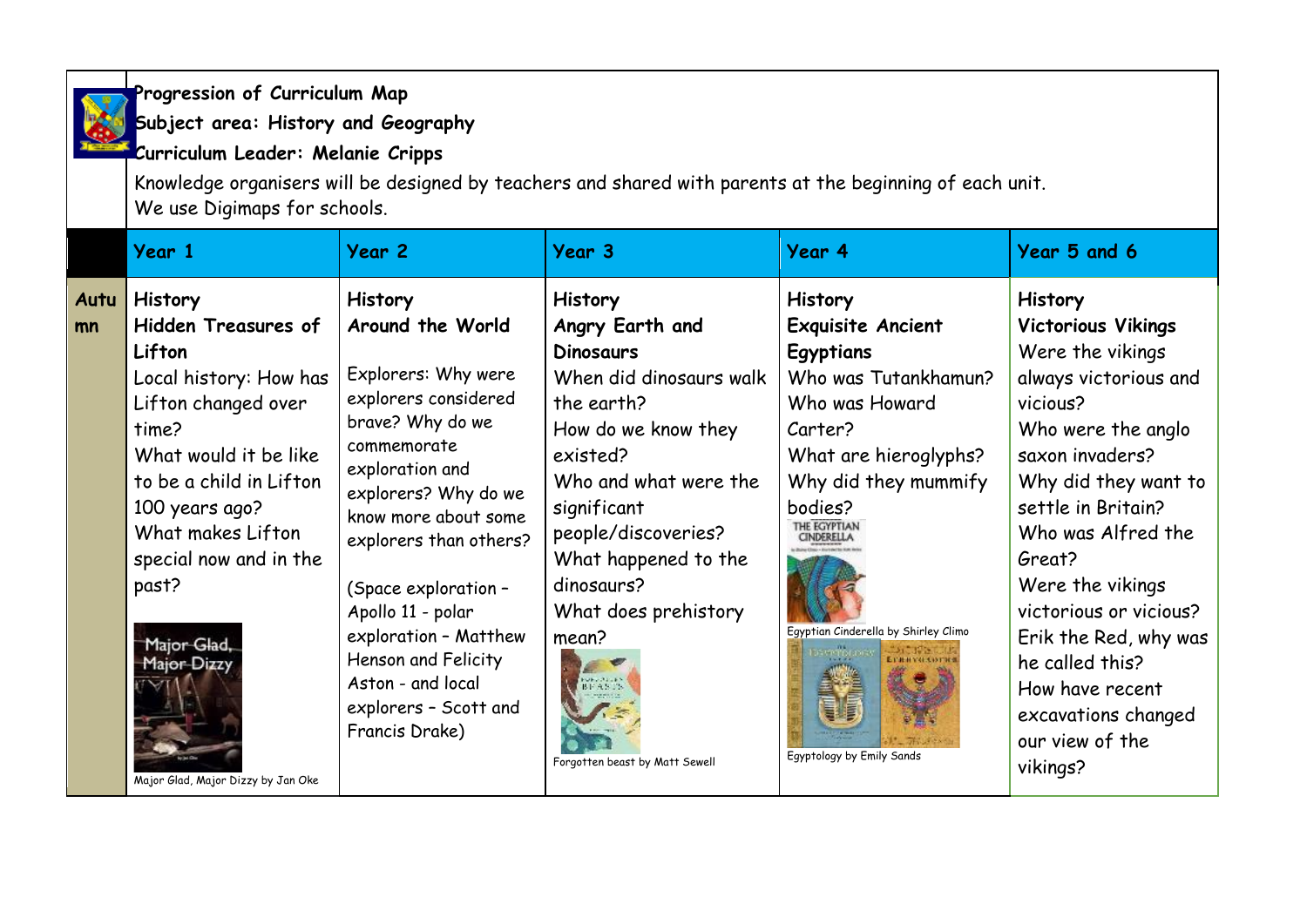

Daisy Saves the Day by Shirley Hughes



Field trip to the moon by Jeanne

Willis and John Hare<br>Tom Cream's<br>Rabbit  $\frac{1}{\sqrt{2\pi}\sqrt{2\pi}}\sum_{n=1}^{\infty}\frac{1}{\sqrt{2\pi}}\sum_{n=1}^{\infty}\frac{1}{\sqrt{2\pi}}\sum_{n=1}^{\infty}\frac{1}{\sqrt{2\pi}}\sum_{n=1}^{\infty}\frac{1}{\sqrt{2\pi}}\sum_{n=1}^{\infty}\frac{1}{\sqrt{2\pi}}\sum_{n=1}^{\infty}\frac{1}{\sqrt{2\pi}}\sum_{n=1}^{\infty}\frac{1}{\sqrt{2\pi}}\sum_{n=1}^{\infty}\frac{1}{\sqrt{2\pi}}\sum_{n=1}^{\infty}\frac{1}{\sqrt$ 

Tom Crean's Rabbit by Meredith Hooper and Bert Kitchen





How to be an astronaut by Dr Sheila



Little Explorers by Ruth Martin and





The Pebble In My Pocket by Meredith Hooper and Chris Coady



Atlas of Dinosaur Adventures: Step Into a Prehistoric World by Emily A Hawkins

**Geography Geography Geography Geography Geography**



Viking Boy by Tony Bradman



| enter e maior y a<br>Ambat de China<br>Beowulf by Kevin Crossley-Holland |  |
|--------------------------------------------------------------------------|--|
|                                                                          |  |
|                                                                          |  |
|                                                                          |  |
|                                                                          |  |
|                                                                          |  |
|                                                                          |  |
|                                                                          |  |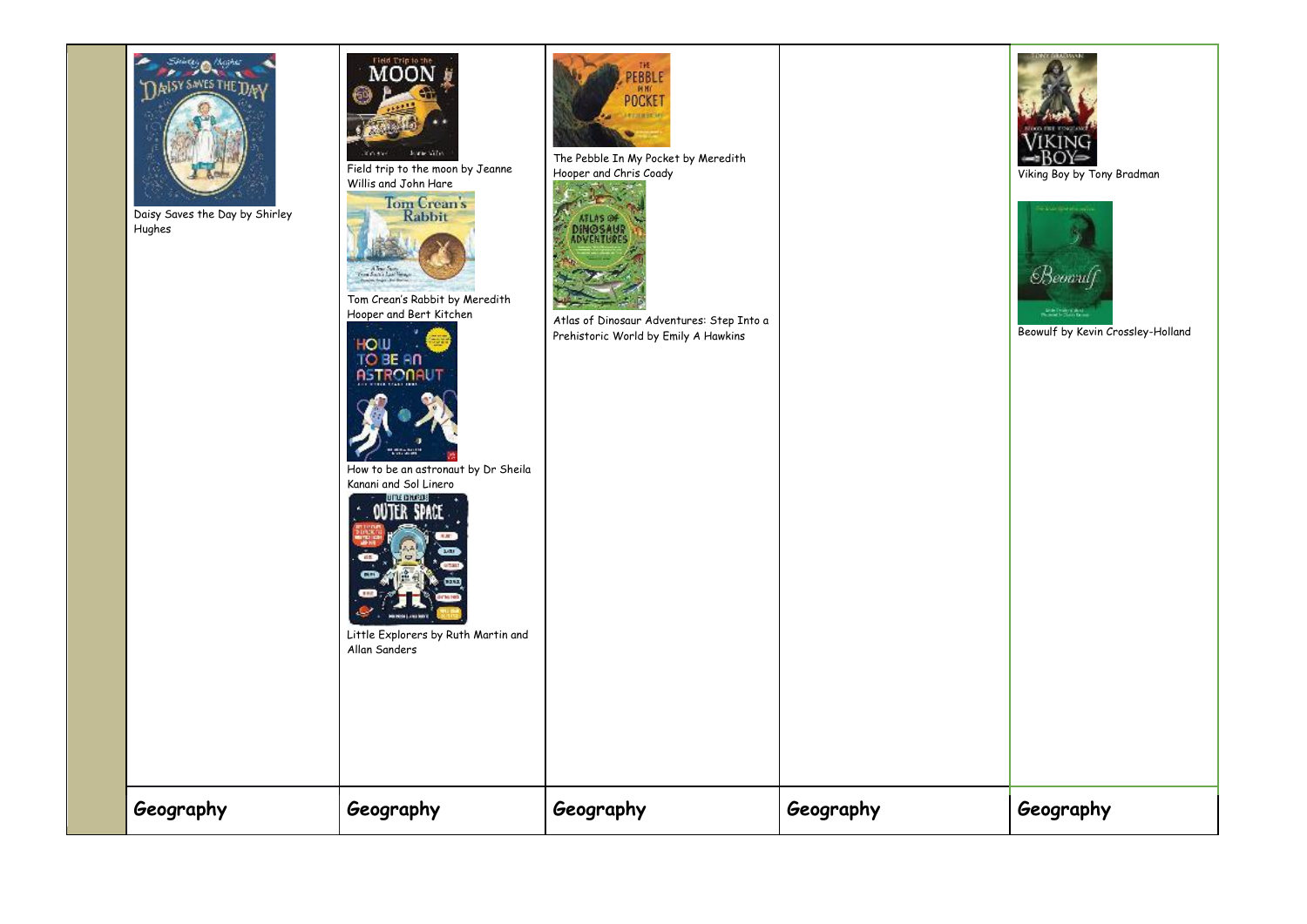| <b>Hidden Treasures of</b><br>Lifton<br>What should we<br>include on our map of<br>Lifton?<br>What is special about<br>our school grounds?<br>How can we use maps<br>to give us directions in<br>and around Lifton?<br>UPON / TOOL<br>MAP<br>BOOK<br>The Once Upon a Time Map Book by B.<br>G. Hennessy<br>My Map Book by Sara Fanelli | Around the World<br>Continents, Countries<br>and Oceans:<br>Can you name the<br>continents and oceans<br>of the world? What<br>is the difference<br>between a continent<br>and a country?<br>What is the<br>difference between<br>an ocean and a sea?<br>Atlas of Ocean Adventures by Emily<br>Hawkins and Lucy Letherland<br><b>NIMALS</b> | Angry Earth and<br><b>Dinosaurs</b><br>What is found<br>underground?<br>What causes volcanoes,<br>earthquakes, tsunamis<br>and tornados?<br>How do volcanoes affect<br>people's lives?<br>Earth Shattering Events by Sophie<br>Williams<br>The Street Beneath my Feet by Charlotte<br>Guillain | Egypt and the River<br><b>Nile</b><br>Why was the River Nile<br>so important in Ancient<br>Egypt?<br>What is the Water<br>Cycle?<br>What are the different<br>states of water and how<br>do they change?<br>Water pollution - what<br>can you do?<br>A River by Marc Martin<br>Rhythm<br>Rain<br>The Rhythm of the Rain<br>Grahame Baker-Smith | <b>Tricky Time Zones</b><br>Why are there<br>different time zones<br>around the world?<br>What are the<br>different time zones<br>around the world?<br>What time is it in?<br>What is<br>winter/summer like in<br>Longyearbyen?<br><b>CATHERINE KOHNACO</b><br>Race to the Frozen North by<br>Catherine Johnson<br><b>KING BUMIT</b><br>HOW OOES<br>A LIGHTHOUSI<br>How Does a Lighthouse Work? By<br>Roman Belyaev |
|----------------------------------------------------------------------------------------------------------------------------------------------------------------------------------------------------------------------------------------------------------------------------------------------------------------------------------------|---------------------------------------------------------------------------------------------------------------------------------------------------------------------------------------------------------------------------------------------------------------------------------------------------------------------------------------------|------------------------------------------------------------------------------------------------------------------------------------------------------------------------------------------------------------------------------------------------------------------------------------------------|------------------------------------------------------------------------------------------------------------------------------------------------------------------------------------------------------------------------------------------------------------------------------------------------------------------------------------------------|---------------------------------------------------------------------------------------------------------------------------------------------------------------------------------------------------------------------------------------------------------------------------------------------------------------------------------------------------------------------------------------------------------------------|
|----------------------------------------------------------------------------------------------------------------------------------------------------------------------------------------------------------------------------------------------------------------------------------------------------------------------------------------|---------------------------------------------------------------------------------------------------------------------------------------------------------------------------------------------------------------------------------------------------------------------------------------------------------------------------------------------|------------------------------------------------------------------------------------------------------------------------------------------------------------------------------------------------------------------------------------------------------------------------------------------------|------------------------------------------------------------------------------------------------------------------------------------------------------------------------------------------------------------------------------------------------------------------------------------------------------------------------------------------------|---------------------------------------------------------------------------------------------------------------------------------------------------------------------------------------------------------------------------------------------------------------------------------------------------------------------------------------------------------------------------------------------------------------------|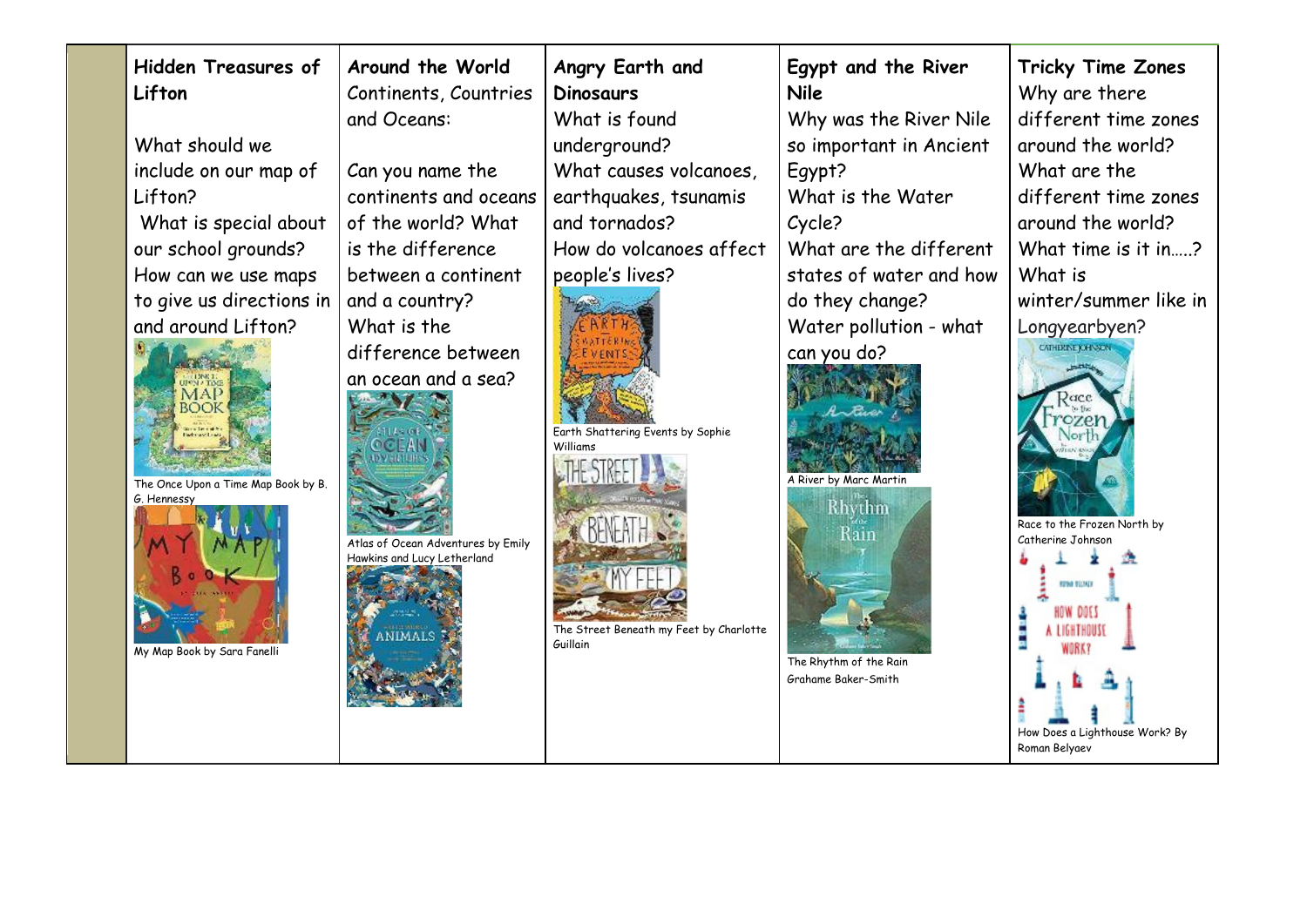| <b>Marvellous Mayans</b><br>Great Fire Of London<br><b>Future History</b><br>Who Were the Romans<br><b>Ancient Ancestors-</b><br>ng<br><b>Makers</b><br>(linked to English)<br>Stone Age and Iron<br>and What are They<br>What could we learn<br>Why did London burn?<br><b>Famous For?</b><br>Age<br>When was the<br>What was London like<br>from people who are<br>Who was Julius Caesar?<br>Stone/Bronze/Iron<br>in 1666?<br>trying to make the<br>Who were the Celts?<br>What did we learn<br>world a better place?<br>Who was Boudicca?<br>Age?<br>Greta Thurnberg,<br>How did hunter<br>What Gods/ Goddesses<br>from the great fire of<br>London?<br>Jadev Payeng,<br>gatherers survive in the<br>did they believe in?<br>How do we know about<br>Malala<br>What impact did the<br>Stone Age?<br>the fire of London?<br>Mandela<br>How did people live<br>Roman Empire have on<br>during the Stone Age?<br>Britain?<br>What was Skara Brae?<br><b>ESCAPE EROM</b><br>THE BO<br><b>POMPEI</b><br><b>HO GREV</b><br>What sources tell us<br>A FOREST<br>AT FIRE OF LONDON<br>about the Stone Age?<br>Why was Stonehenge<br>The Boy Who Grew a Forest by<br>built?<br>Sophia Gholz<br>What was it like in an<br>Escape from Pompeii Christina Balit<br>Iron Age hill fort?<br>Vlad and the fire of London by Sam<br><b>ANCIENT ROMANS</b><br>Cunningham<br>STOTE AGE<br>Malala's Magic Pencil by Malala<br>Yousafzai<br>Stone Age Boy by Satoshi Kitamura<br>Meet the Ancient Romans by James<br>1 READWRITEPERFORM PACK<br>Davies<br>The Great Fire of London (Read Write<br>Perform) | Why are we learning<br>about the Mayans?<br>Why did the Maya<br>empire grow?<br>How different were<br>the rich and poor?<br>If the Mayan<br>civilisation were so<br>civilised, why did they<br>still carry out human<br>sacrifice?<br>Why did the Mayan<br>empire decline?<br>Did Cadbury really<br>invent chocolate?<br><b>LUGGIE CITACE SECK 38</b><br>Middleworld by J&P Voelkel |
|-------------------------------------------------------------------------------------------------------------------------------------------------------------------------------------------------------------------------------------------------------------------------------------------------------------------------------------------------------------------------------------------------------------------------------------------------------------------------------------------------------------------------------------------------------------------------------------------------------------------------------------------------------------------------------------------------------------------------------------------------------------------------------------------------------------------------------------------------------------------------------------------------------------------------------------------------------------------------------------------------------------------------------------------------------------------------------------------------------------------------------------------------------------------------------------------------------------------------------------------------------------------------------------------------------------------------------------------------------------------------------------------------------------------------------------------------------------------------------------------------------------------------------------------------------------------------------------------|-------------------------------------------------------------------------------------------------------------------------------------------------------------------------------------------------------------------------------------------------------------------------------------------------------------------------------------------------------------------------------------|
|-------------------------------------------------------------------------------------------------------------------------------------------------------------------------------------------------------------------------------------------------------------------------------------------------------------------------------------------------------------------------------------------------------------------------------------------------------------------------------------------------------------------------------------------------------------------------------------------------------------------------------------------------------------------------------------------------------------------------------------------------------------------------------------------------------------------------------------------------------------------------------------------------------------------------------------------------------------------------------------------------------------------------------------------------------------------------------------------------------------------------------------------------------------------------------------------------------------------------------------------------------------------------------------------------------------------------------------------------------------------------------------------------------------------------------------------------------------------------------------------------------------------------------------------------------------------------------------------|-------------------------------------------------------------------------------------------------------------------------------------------------------------------------------------------------------------------------------------------------------------------------------------------------------------------------------------------------------------------------------------|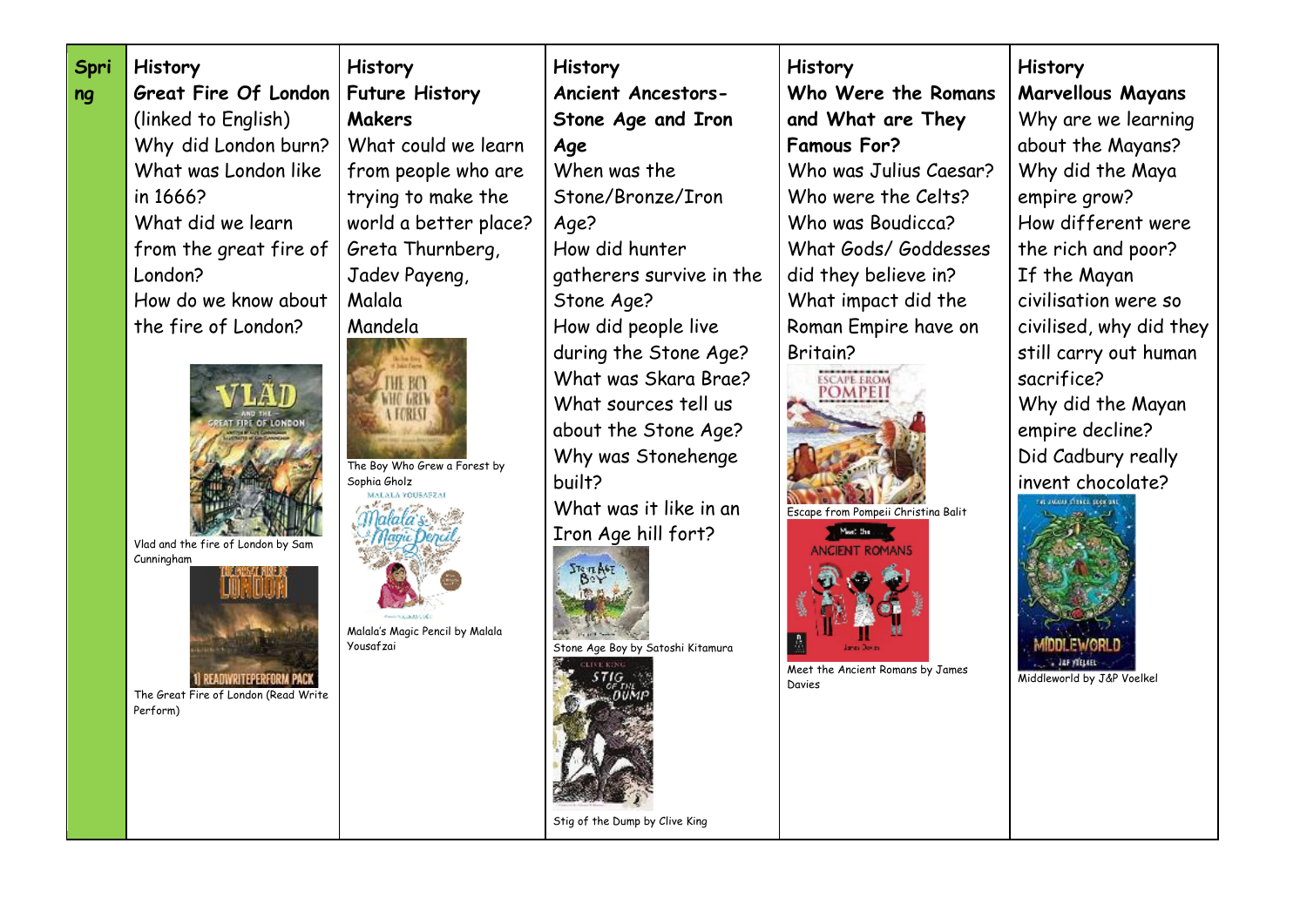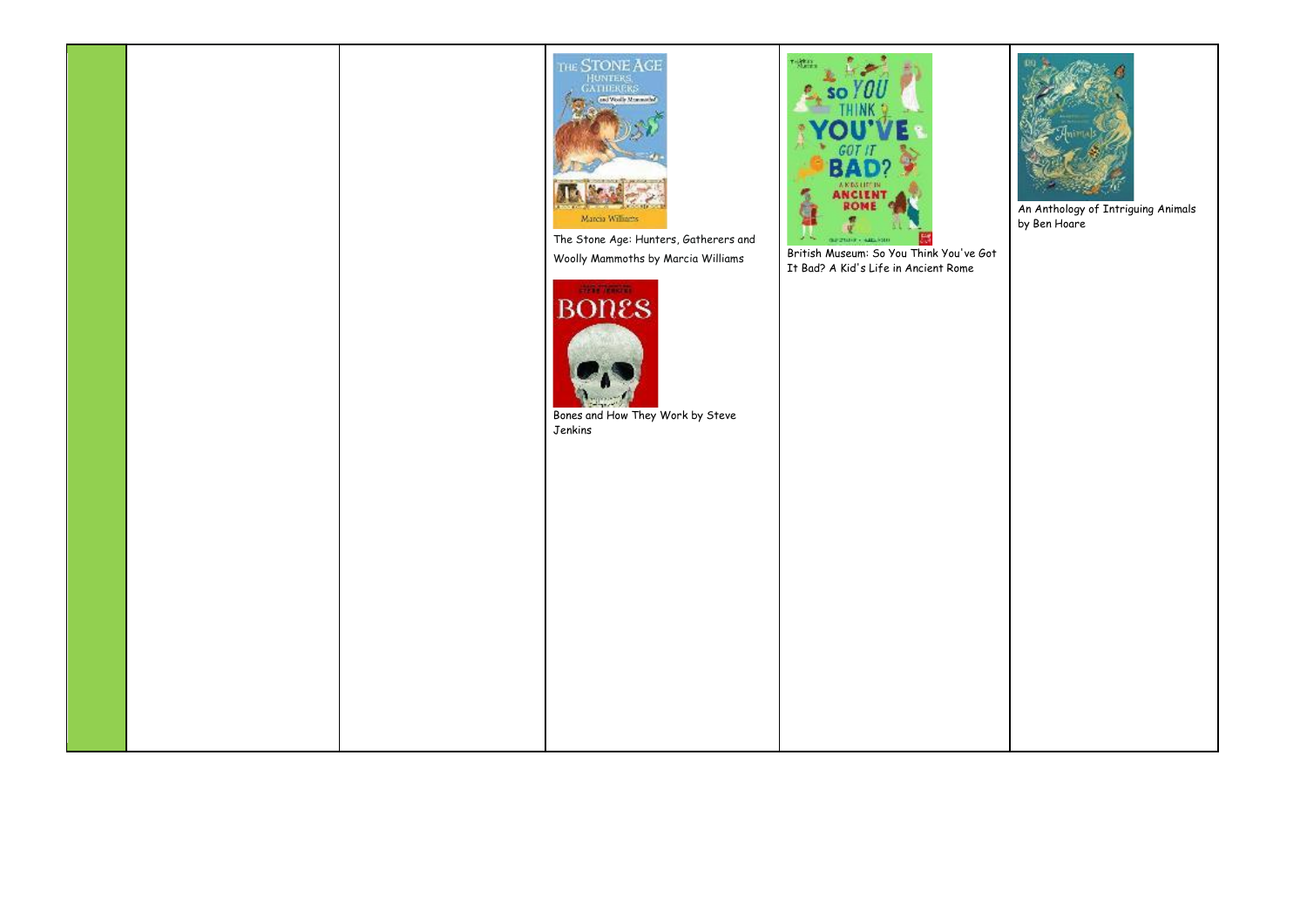| Geography                                | Geography                            | Geography                                      | Geography                                | Geography                                 |
|------------------------------------------|--------------------------------------|------------------------------------------------|------------------------------------------|-------------------------------------------|
| <b>Endangered Animals</b>                | <b>Extreme Climates</b>              | Living Off The Land                            | Who built Rome?                          | Hola Mexico!                              |
| Where do different                       | What is amazing                      | What are sketch maps?                          | Where is Rome?                           | What is the physical                      |
| animals live and are                     | about Africa?                        | How can a compass help                         | What are the human and                   | and human landscape                       |
| they endangered?                         | What are the                         | find locations on a map?                       | physical features of                     | of Mexico?                                |
| Are there any                            | different habitats of                | What trade links do we                         | Italy?                                   | How does this                             |
| endangered animals in                    | Africa?                              | have and how have they                         | What other cities are in                 | compare to the UK?                        |
| the UK?                                  | What is different                    | changed?                                       | Europe - how do they                     | What is the fiesta                        |
| Why are some animals                     | about the lives of                   | How do we use the land                         | compare with Rome?                       | trail?                                    |
| endangered?                              | people living in a                   | in the UK?                                     |                                          | What does Mexico                          |
|                                          | Kenyan village and                   | THE TASE                                       | This                                     | look like from above?                     |
|                                          | Lifton village?                      |                                                | is                                       |                                           |
| ANIMALS                                  | lila and the<br>ecret of Rain        |                                                | Rome                                     | нампил                                    |
|                                          |                                      | 建电                                             |                                          |                                           |
|                                          | Lila and the Secret of Rain by David | The Last Tree by Ingrid Chabbert               | This is Rome by Miroslav Sasek           |                                           |
|                                          | Conway                               | NANGARI'S                                      |                                          | Survival Handbook Jungle by Jen<br>Green  |
| Hello World Animals by Nicola<br>Edwards |                                      |                                                | ROME                                     | <b>GREAT</b><br><i><b>ADVENTURERS</b></i> |
|                                          |                                      | Wangari's trees of peace by Jeanette<br>Winter |                                          |                                           |
| Leaf by Sandra Dieckmann                 | Amazing Africa by Atinuke            |                                                | Rome - City Trails by Lonely Planet Kids | Great Adventurers By Alastair<br>Humphrey |
|                                          |                                      | PETER BROWN<br>The Wild Robot by Peter Brown   | Usborne Picture Atlas Europe             |                                           |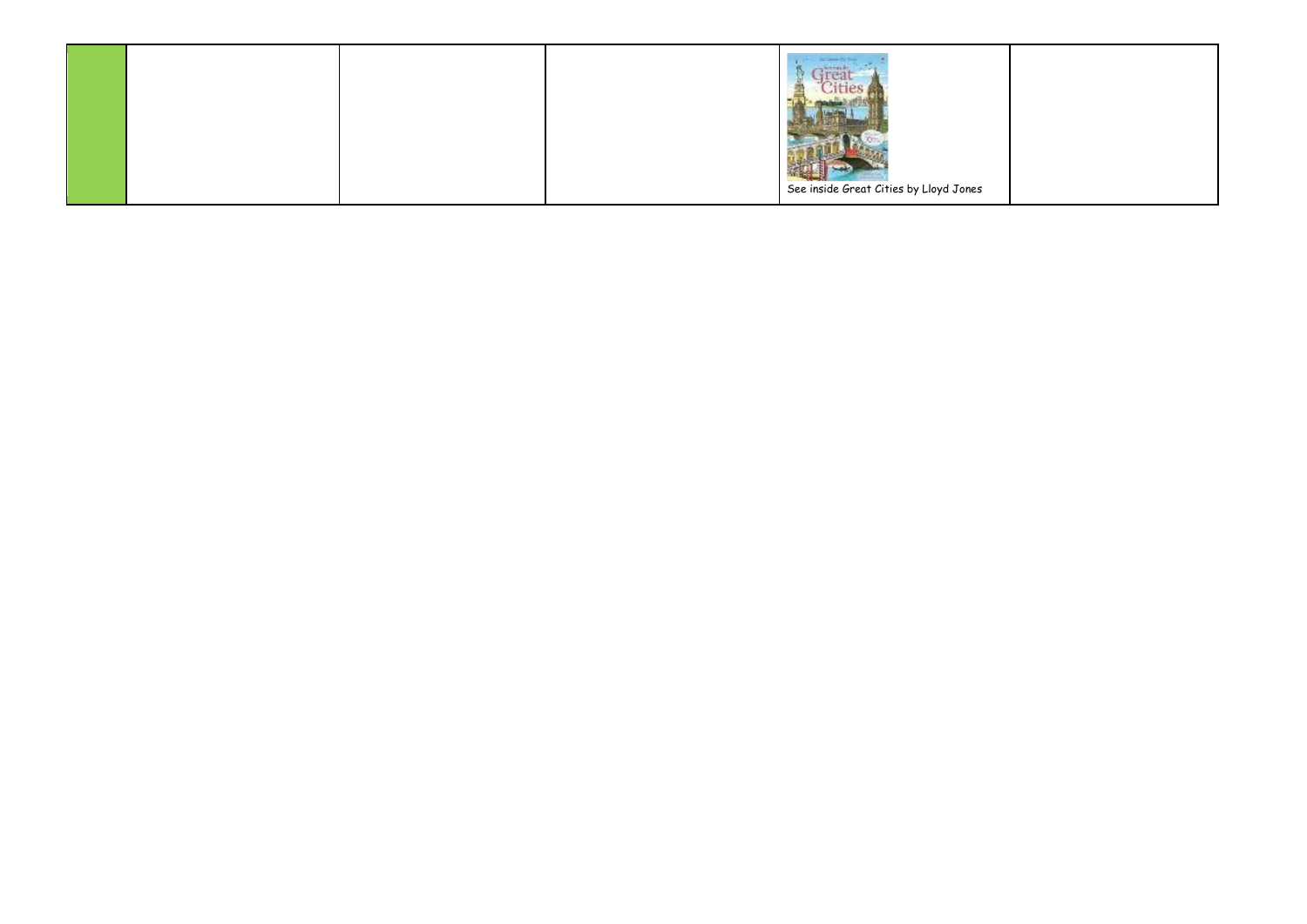| <b>Sum</b> | History                            | <b>History</b>                                             | <b>History</b>                           | <b>History</b>                       | <b>History</b>        |
|------------|------------------------------------|------------------------------------------------------------|------------------------------------------|--------------------------------------|-----------------------|
| mer        | Cities, Castles, Kings             | Wonderful Women                                            | <b>Inventive Victorians</b>              | <b>Awesome Anglo Saxons</b>          | Crime and             |
|            | and Queens                         | who Changed the                                            | (Industrial revolution)                  | and Sensational Scots                | Punishment-           |
|            | How has Launceston                 | World                                                      | What would it have been                  | Where did the Anglo                  | Suffragettes          |
|            | Castle changed?                    | Why were these                                             | like as a Victorian child                | Saxons and Scots come                | How do we know what   |
|            | Why was Launceston                 | women significant?                                         | living here?                             | from?                                | punishment was like   |
|            | castle built where it              | What contributions                                         | What was the industrial                  | Why did they invade                  | 800 years ago?        |
|            | was?                               | did these women                                            | revolution?                              | Britain?                             | How did crime and     |
|            | What are the key                   | make to                                                    | Which famous inventions                  | What was their religion?             | punishment change     |
|            | features you would                 | science/medicine?                                          | came from the                            | What do Anglo Saxon                  | between 1500-1750?    |
|            | build on your castle?              | Why do we celebrate                                        | Victorians?                              | place names mean?                    | Why did punishment    |
|            |                                    | the achievements of                                        | Was the Victorian Era, a                 |                                      | become so bloody in   |
|            |                                    | these women?                                               | Dark Age or a Golden                     |                                      | the 18th century?     |
|            |                                    |                                                            | Age?                                     |                                      | Why did so much       |
|            |                                    | Mary Anning, Marie                                         |                                          |                                      | change happen in the  |
|            |                                    | Curie, Mary Seacole,                                       | 'The                                     |                                      | 19th century?         |
|            |                                    | Florence Nightingale                                       | Bluest a                                 | Beowulf (Usborne)                    | Has the way we catch  |
|            | King Arthur and The Knights of the |                                                            | Blues                                    | Rob Lloyd Jones & Victor Tavares     | and punish criminals  |
|            | Round Table by Marcia Williams     |                                                            |                                          |                                      | improved in the last  |
|            |                                    |                                                            |                                          |                                      | 100 years?            |
|            | <b>astres</b>                      |                                                            |                                          |                                      |                       |
|            |                                    |                                                            |                                          |                                      | <b>LOUIS SACHAR</b>   |
|            |                                    | Fantastically Great Women Who<br>Changed the World by Kate | The Bluest of Blues: Anna Atkins and the |                                      |                       |
|            |                                    | Pankhurst                                                  | First Book of Photographs                |                                      |                       |
|            |                                    |                                                            |                                          | In Anglo Saxon Times by Jane Bingham | holes                 |
|            | See inside castles by Katie Daynes |                                                            |                                          |                                      |                       |
|            |                                    |                                                            |                                          |                                      |                       |
|            |                                    |                                                            |                                          |                                      | Holes by Louis Sachar |
|            |                                    |                                                            |                                          |                                      |                       |

Stone Girl, Bone Girl by Laurence Anholt and Sheila Moxley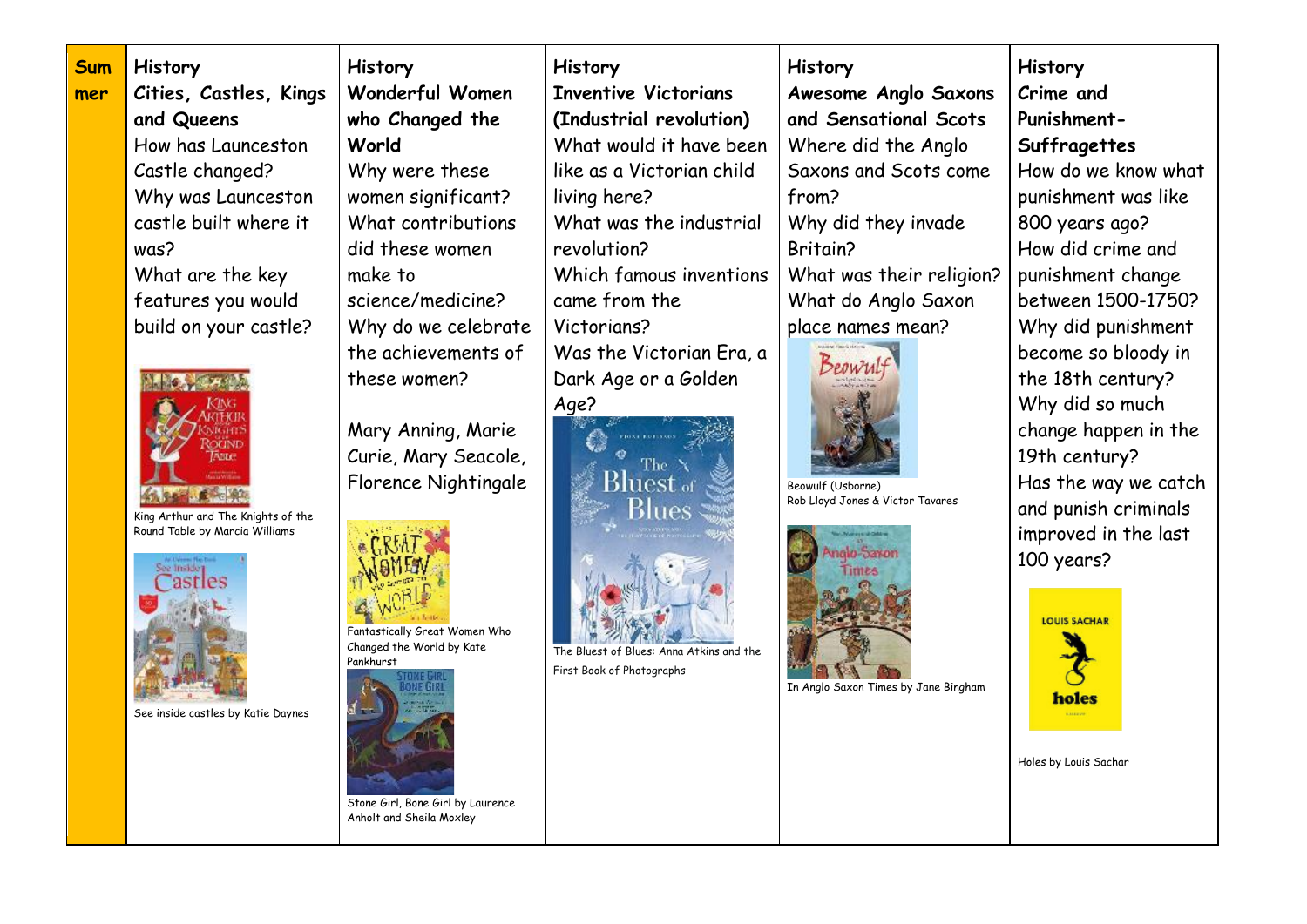

Castles Magnified by David Long



Dinosaur Lady: the daring discoveries of Mary Anning, the first paleontologist by Linda Skeers



Little People, Big Dreams: Marie Curie by Isabel Sanchez Vegara and Frau Isa



You Wouldn't Want to Be a Victorian Miner!<br>John Malam & David Antram



The History Detective Investigates: **Anglo-Saxons by Neil Tong**



[Rebel Voices: The Rise of Votes for](https://www.amazon.co.uk/Rebel-Voices-Rise-Votes-Women/dp/1526300230/ref=sr_1_1?dchild=1&keywords=Rebel+Voices%3A+The+Rise+Of+Votes+For+Women+by+Louise+Kay+Stewart&qid=1624461061&sr=8-1)  [Women](https://www.amazon.co.uk/Rebel-Voices-Rise-Votes-Women/dp/1526300230/ref=sr_1_1?dchild=1&keywords=Rebel+Voices%3A+The+Rise+Of+Votes+For+Women+by+Louise+Kay+Stewart&qid=1624461061&sr=8-1) by Louise Kay Stewart and Eve Lloyd Knight



Past in Pictures: A Photographic View of Crime and Punishment by Alex Woolf